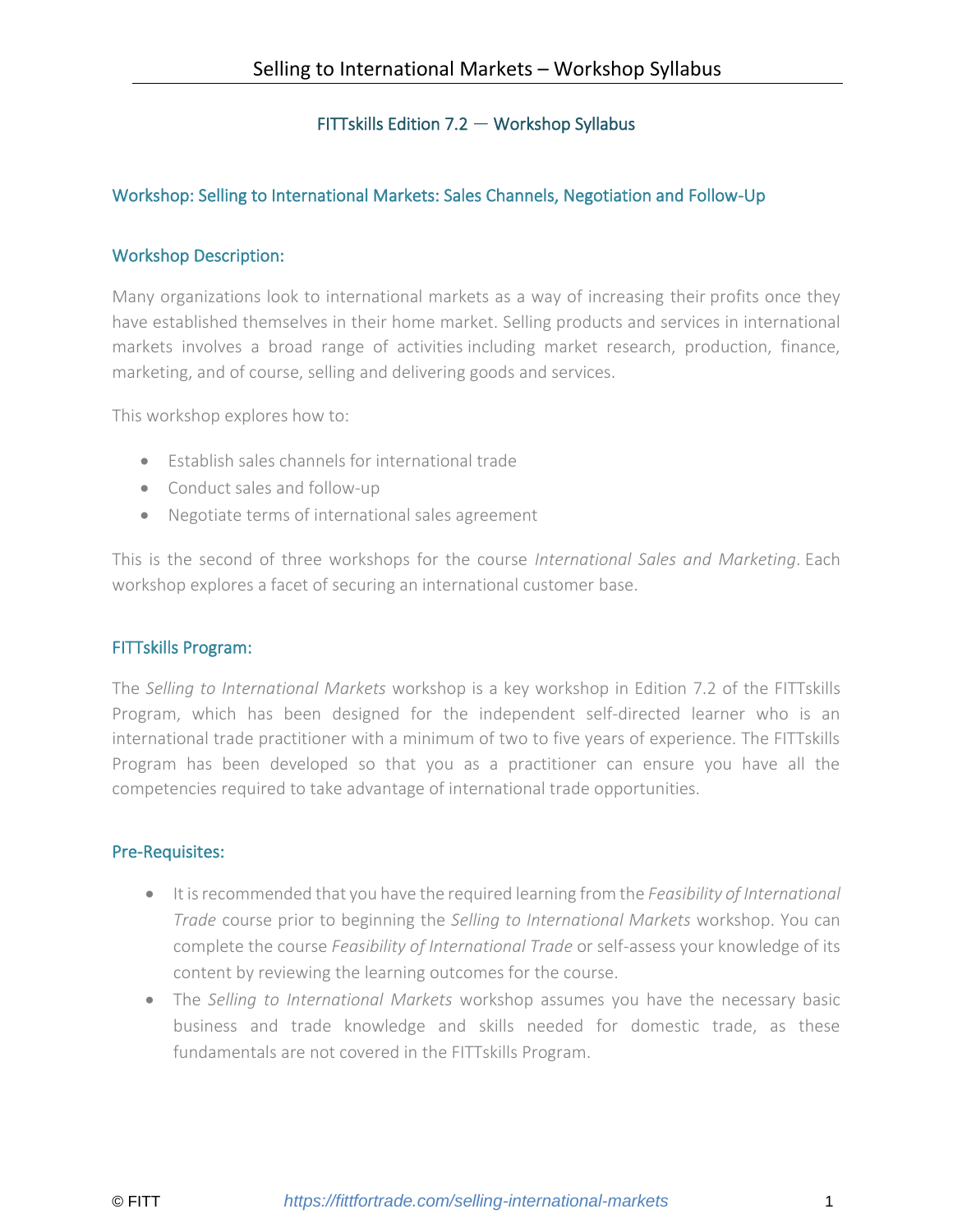## Workshop Learning Outcomes:

Upon successful completion of this workshop, you will be able to:

- 1. Describe sales channels available for direct exporting of products and services to intermediaries and to end-users—both businesses and consumers.
- 2. Select the best sales channels for the specific trade initiative based on a range of key factors including coverage and costs.
- 3. Manage relationships with sales channel partners to ensure that the organization's needs are being met, as well as those of sales channel partners and customers.
- 4. Abide by laws of the domestic and target markets that apply to the selected sales channels and to the products and services being exported.
- 5. Use appropriate sales tools to influence potential customers and to assist with proposals and negotiations with new and repeat customers.
- 6. Describe the phases, considerations and types of relationships involved in the negotiation process to establish clear and accurate sales contracts of benefit to all parties and with minimum risk to the organization.
- 7. Ensure efficient delivery of products and services and provide after-sales support to meet commitments and enhance customer relationships.
- 8. Measure, collect and analyze data about customer behaviour and organizational sales activities to maximize future sales.

## Schedule:

You can begin any time. Learners must complete the workshop within one month of registration.

## Workshop Format:

You have one month to work through the self-led workshop and complete the final assessment at your own pace. You'll receive your topic-specific textbook in eBook format. At the end of your learning, you can write the summative exam for the workshop.

Registration in this workshop provides you with access to additional learning resources, such as guiding notes, case studies, sample exam questions and the answers to the exercises in the textbook. These additional resources provide you with an opportunity to apply your learning and verify your progress. Although access to these resources are provided, the only requirement to complete the workshop is successfully passing the exam.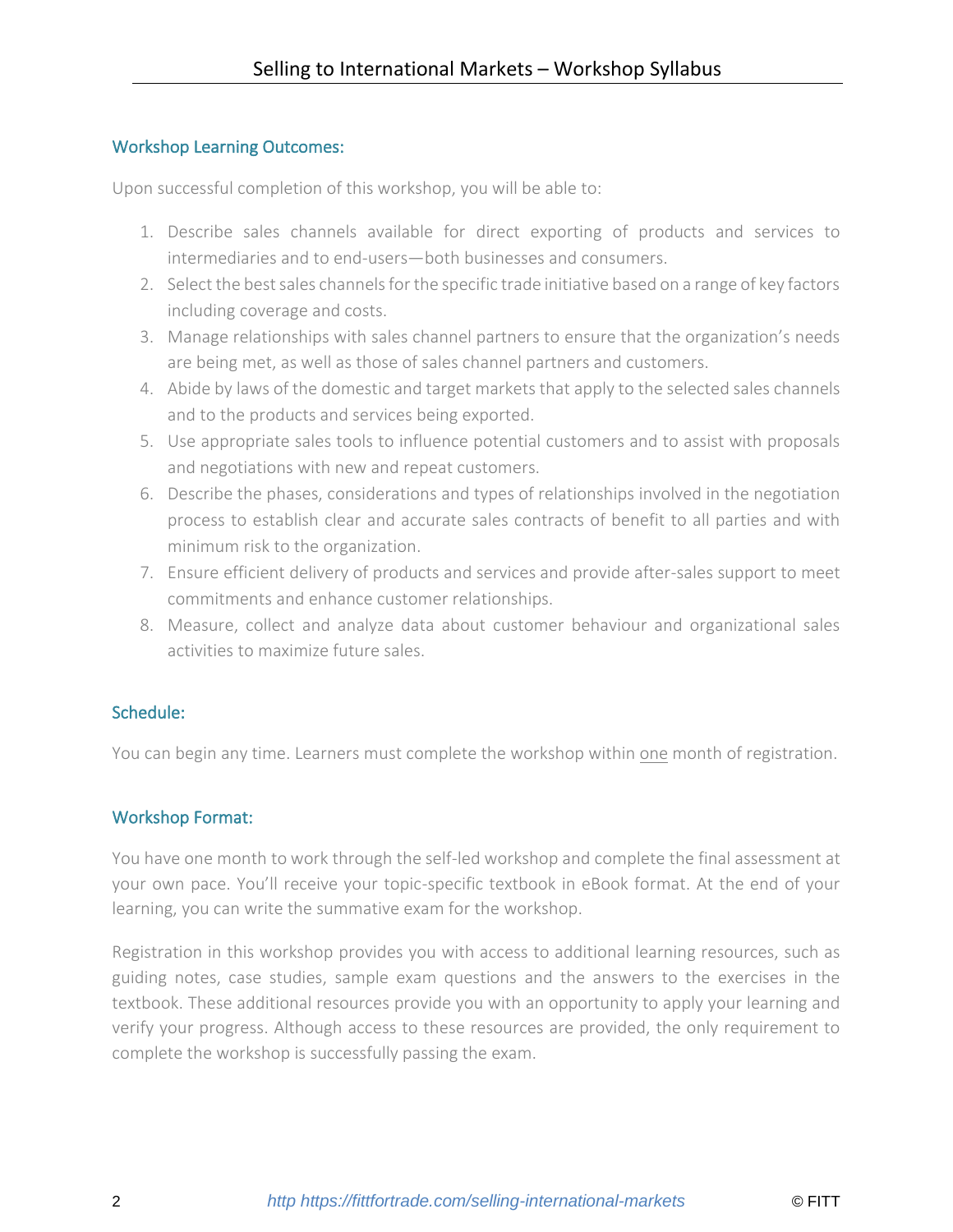## Learning resources:

The workshop includes extensive content about international sales and marketing as an integral part of international trade. It also offers:

- An initial checklist for you to 'Reflect on Your Experience' to help you decide which sections you need to spend most time on, and where you may have previous learning
- Case examples that demonstrate innovative and good business practices, global examples and lessons from the field
- Many sample documents to illustrate requirements and good practice within the global value chain
- Sections that help you to consolidate and apply your learning at the end of each unit
- Opportunities for extended learning at the end of each unit to broaden the scope of your application, and to help you relate the learning to specific situations
- A list of 'Recommended Resources' for additional reading and learning on the topics

## Assignments & Formative Assessments:

In addition to the sections in each unit to help you apply your learning and to extend your learning to various situations, there is a Final Check at the end of the module. This multiple-choice quiz for the workshop provides sample questions and answers for you to prepare for the summative exam. These questions have also been provided as an interactive quiz on the learning platform.

## Summative/Final Assessment:

Once you are ready, you can write the workshop evaluation. This is a standardized open-book exam consisting of 26 multiple choice questions. Learners must complete this exam online within two hours. You can write your exam at any time as long as it is done before the deadline.

To access the examination:

- 1. Go to [www.FITTforTrade.com](http://www.fittfortrade.com/)
- 2. Under SIGN IN, enter your FITT ID and password
- 3. Click the FITT Students menu (left-vertical menu), then Online Exam Centre and then Login now to begin your exam-this will redirect you to the online exam center

A credit is awarded when learners achieve a 'pass' or 'pass with distinction' grade on the exam. These credits count towards obtaining FITT business credentials.

| Pass with Distinction | <b>PWD</b> | 85% or higher |
|-----------------------|------------|---------------|
| Pass                  |            | 65%-84%       |
| Fail                  |            | 64% or less   |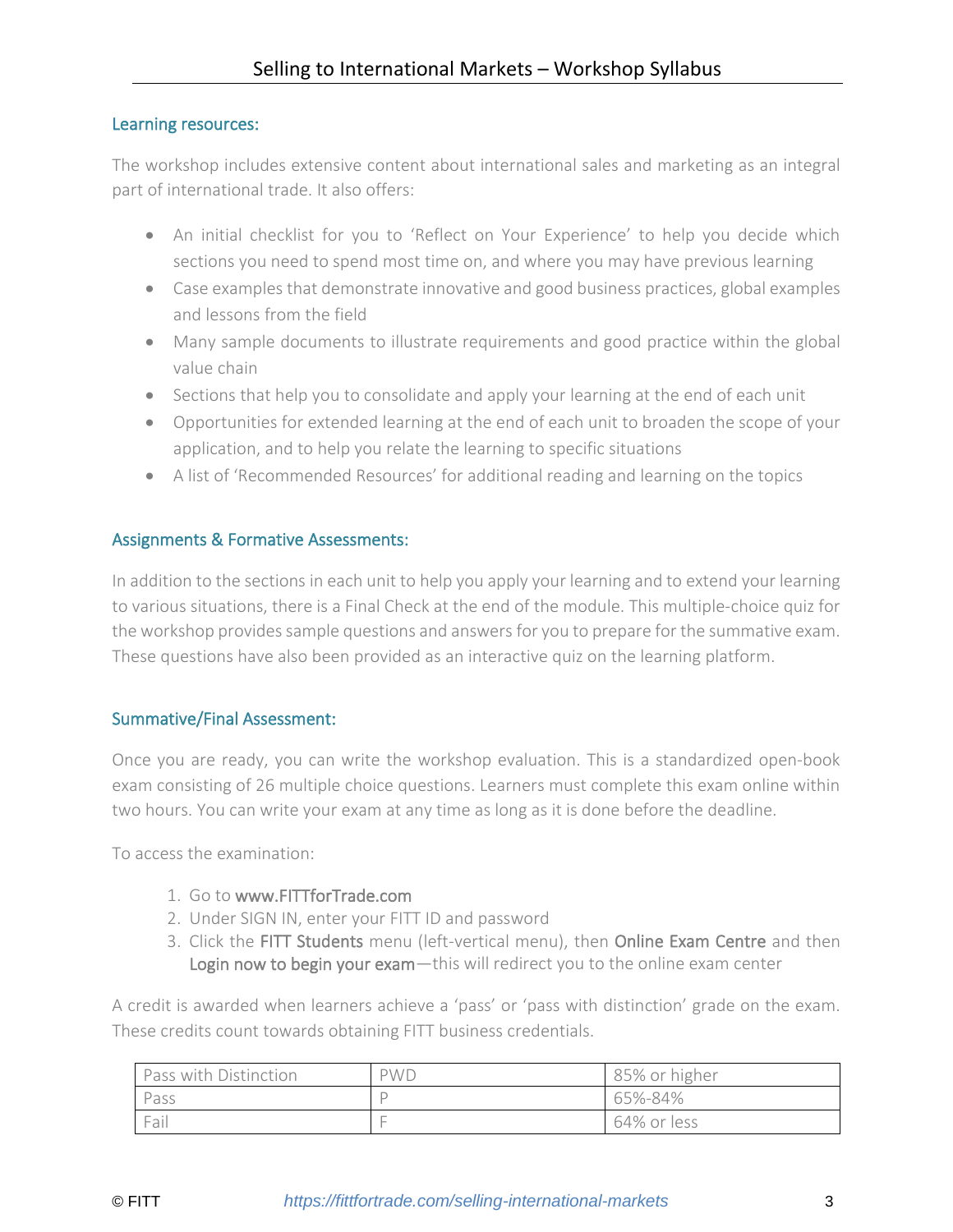## FITT Educational and Professional Credentials:

FITT offers three international business credentials based on the global trade competencies acquired through the FITTskills Program. The credentials are proof of an individual's level of knowledge and expertise in global trade. Each is achieved based on the following criteria:

## FITT Certificate in International Trade

Presented to individuals who have successfully completed any three FITTskills courses, or equivalency thereof (3 credits). *Note: Successful completion of a workshop will earn learners a partial credit towards the course the workshop derives from.*

## FITT Diploma in International Trade

Presented to individuals who have successfully completed all six FITTskills courses, or equivalency thereof (6 credits). *Note: Successful completion of a workshop will earn learners a partial credit towards the course the workshop derives from.*

Certified International Trade Professional (CITP*®*|FIBP*®* ) designation can be applied for by individuals who have:

- Earned their FITT Diploma
- Achieved FITT's practical work experience requirement of at least one full year
- Endorsed the CITP*®*|FIBP*®* Standards of Ethical Conduct
- Committed to ongoing professional development in the discipline of international business

## Policies:

- 1. Deferral Policy: A request for an assessment deferral must be submitted to FITT in advance of the assessment deadline. Students may request a deferral for up to 30 days at one given time. A maximum of three (3) deferrals per assessment is permitted. This deferral policy applies to all FITT assessments and rewrite assessments. You can request a deferral by completing an [Assessment Deferral Form.](https://fittfortrade.com/assessment-deferral-request)
- 2. Rewrite Policy: You are eligible to re-write a failed FITTskills assessment within 90 days of the original deadline. There is no limit to the number of times an assessment can be rewritten. However, each re-write must take place within 90 days of the previous rewrite deadline, and there is a fee of \$100 plus applicable taxes per re-write. You can request to re-take an assessment by completing an [Assessment Registration Form.](http://fittfortrade.com/assessment-rewrite-registration)
- 3. Non-Disclosure Agreement: The answers to the exercises, case studies and final check questions are confidential and proprietary. You are expressly prohibited from disclosing,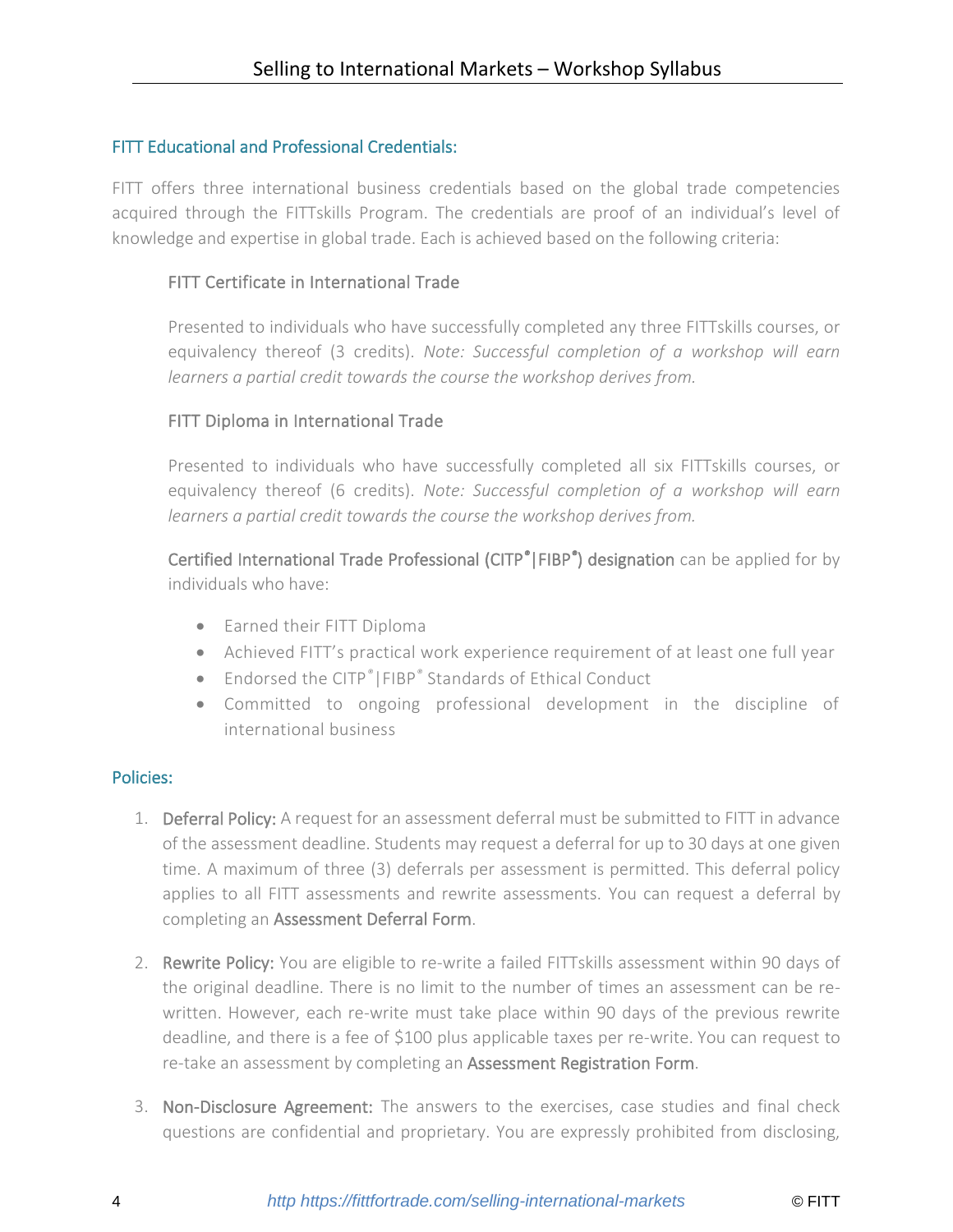publishing, reproducing, or transmitting the content, or substantially similar content, of this document, in whole or in part, in any form or by any means, verbal or written, electronic or mechanical, for any purpose. By registering in this workshop, you agree not to disclose, publish, reproduce, or transmit the content, or substantially similar content, of this document, in whole or in part, in any form or by any means, verbal or written, electronic or mechanical, for any purpose. Violators will be prosecuted.

4. Printing of Material: Printing is for personal, private use only. No part of the material on this platform may be reproduced or transmitted without FITT's prior permission. Violators will be prosecuted.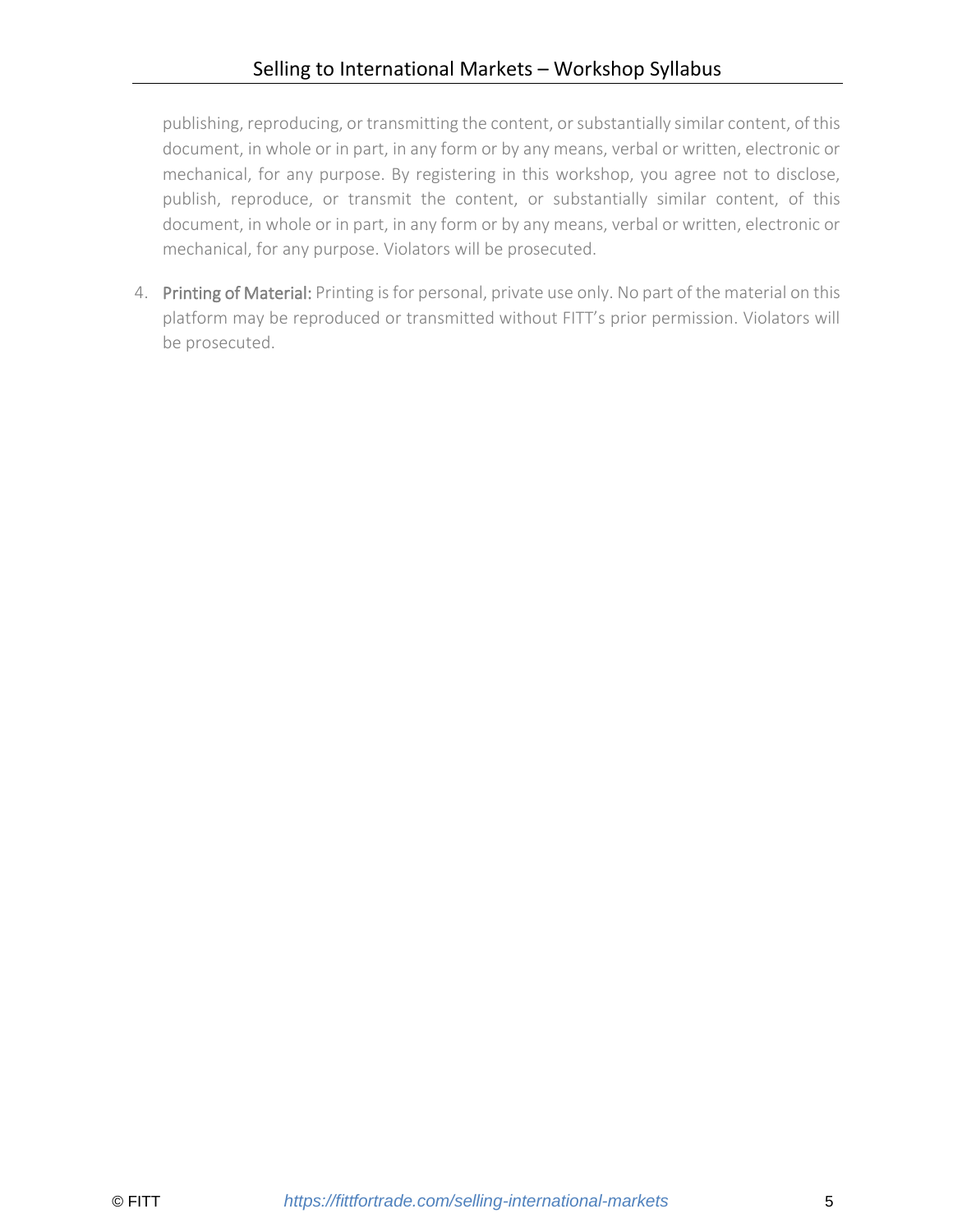# Table of Contents FITTskills Selling to International Markets: Sales Channels, Negotiation and Follow-Up

Getting Started Forward Features

Course/Module Learning Outcomes The Modular Approach Reflect on Your Experience Cross-Modular References Apply Your Learning Extended Learning Recommended Resources

Background: International Sales and Marketing Organization of Text Course Learning Outcomes

#### Module—Selling to International Markets: Sales Channels, Negotiation and Follow-Up

Introduction Module Learning Outcomes Reflect on Your Experience

#### Unit 1: Establishing Sales Channels to International Markets

Why Is This Important? Sales Channel Players Sales Channels Used by Exporters Selling Directly to End-Users A Merging of Sales Channel Roles Alternate Sales Channels Selecting Sales Channels Barriers to Market Access Managing Channel Partners Sources of Help for Establishing Sales Channels Laws Affecting Sales Apply Your Learning Extended Learning

## Unit 2: Conducting Sales and Follow-Up

Why Is This Important? Preparing for Sales